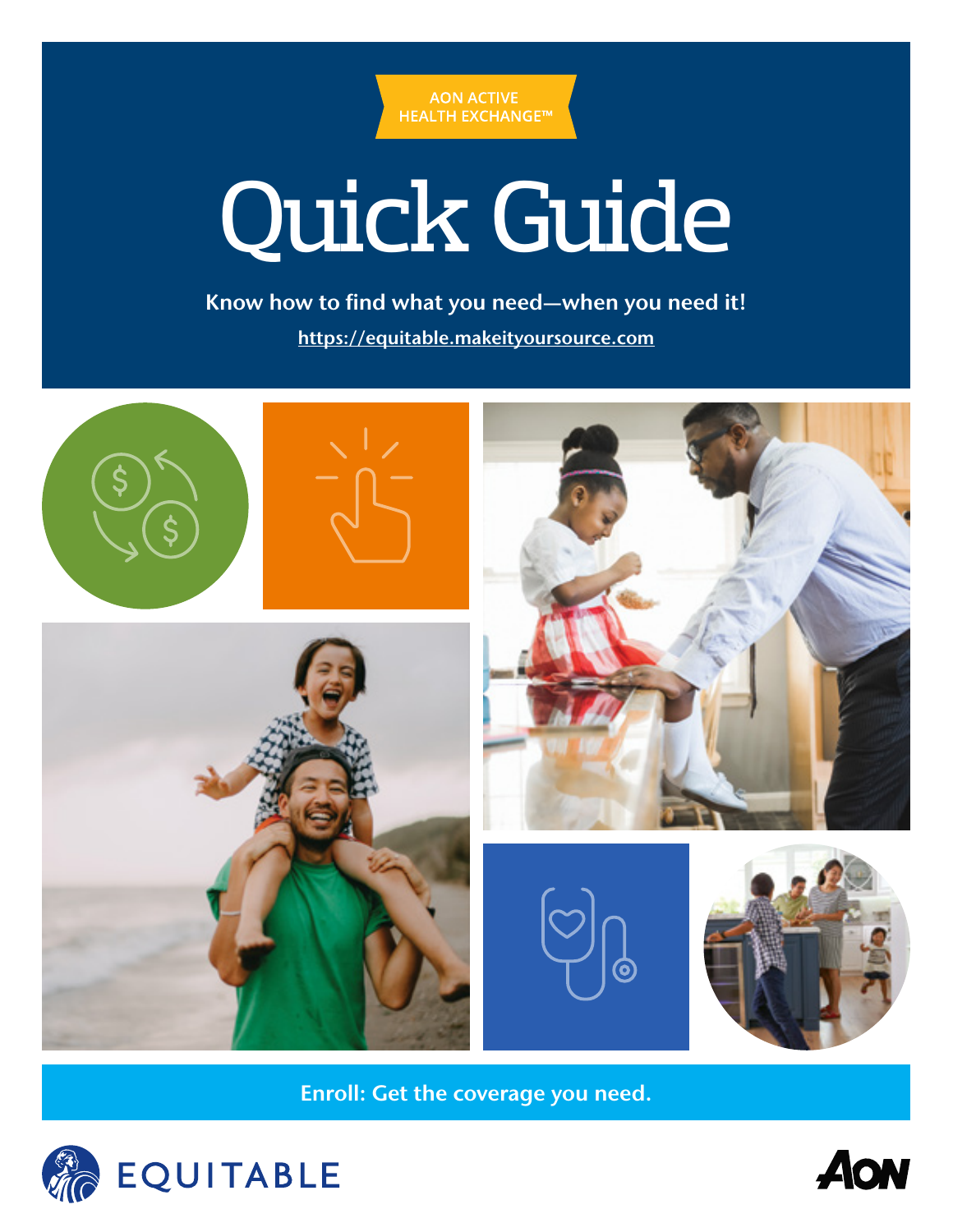# Choose Your Benefits

#### Get Ready Now, Enroll Before Your Deadline

The Aon Active Health Exchange™ makes it easy to find the right fit. Just choose your coverage level, the price you want to pay, and the insurance carrier you want to work with.



## Get Up to Speed

Visit the Make It Yours website at **[https://equitable.makeityoursource.com](https://equitable.makeityoursource.com/)**.

- Watch quick videos to see what the exchange is all about.
- Compare the coverage levels side-by-side.
- Get to know the carriers through [Your Carrier Connection](https://equitable.makeityoursource.com/your-carrier-connection)-get overviews, compare features and services, and access preview sites to see provider networks and prescription drug information.



## Enroll

Log on to the Your Total Rewards™ website at **[http://digital.alight.com/equitable/](https://leplb0480.upoint.alight.com/web/equitable/login?forkPage=false#/routing)** and click **Enroll Now**.

- Get fast answers about the best medical options for your situation by sharing what's important to you.
- See how others evaluated the health insurance carriers by looking at carrier ratings for customer service, provider networks, and online experience.

Once you've completed your enrollment online, you can view your coverages and follow-ups on a confirmation page. You can also view this information through the Your Total Rewards website at **[http://digital.alight.com/equitable/](https://leplb0480.upoint.alight.com/web/equitable/login?forkPage=false#/routing)** any time before your benefits begin.



You must take action within 31 days of hire, or you will automatically be enrolled in the Silver medical option with the lowest cost insurer for your region. You will not have any dental or vision coverage for you and your family through Equitable.